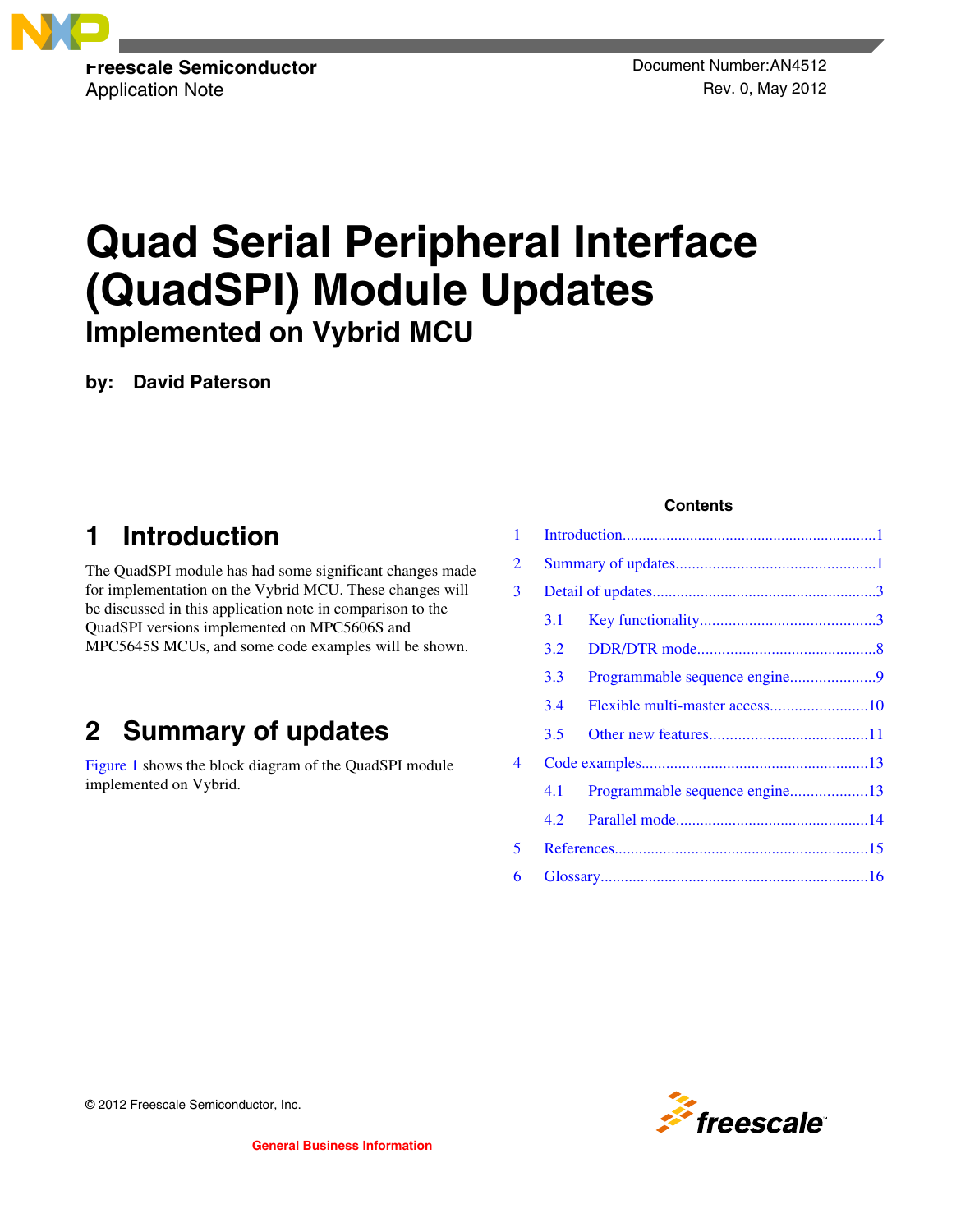<span id="page-1-0"></span>

**Summary of updates**



**Figure 1. QuadSPI block diagram**

The new and key features will be discussed in detail in the next section.

This QuadSPI module still allows for some key functionality similar to previous versions, but with minor implementation updates which will be discussed:

- Parallel mode
- Single, dual and quad mode
- 24-bit (16 MB maximum memory access) and 32-bit (16 MB+ memory access) address mode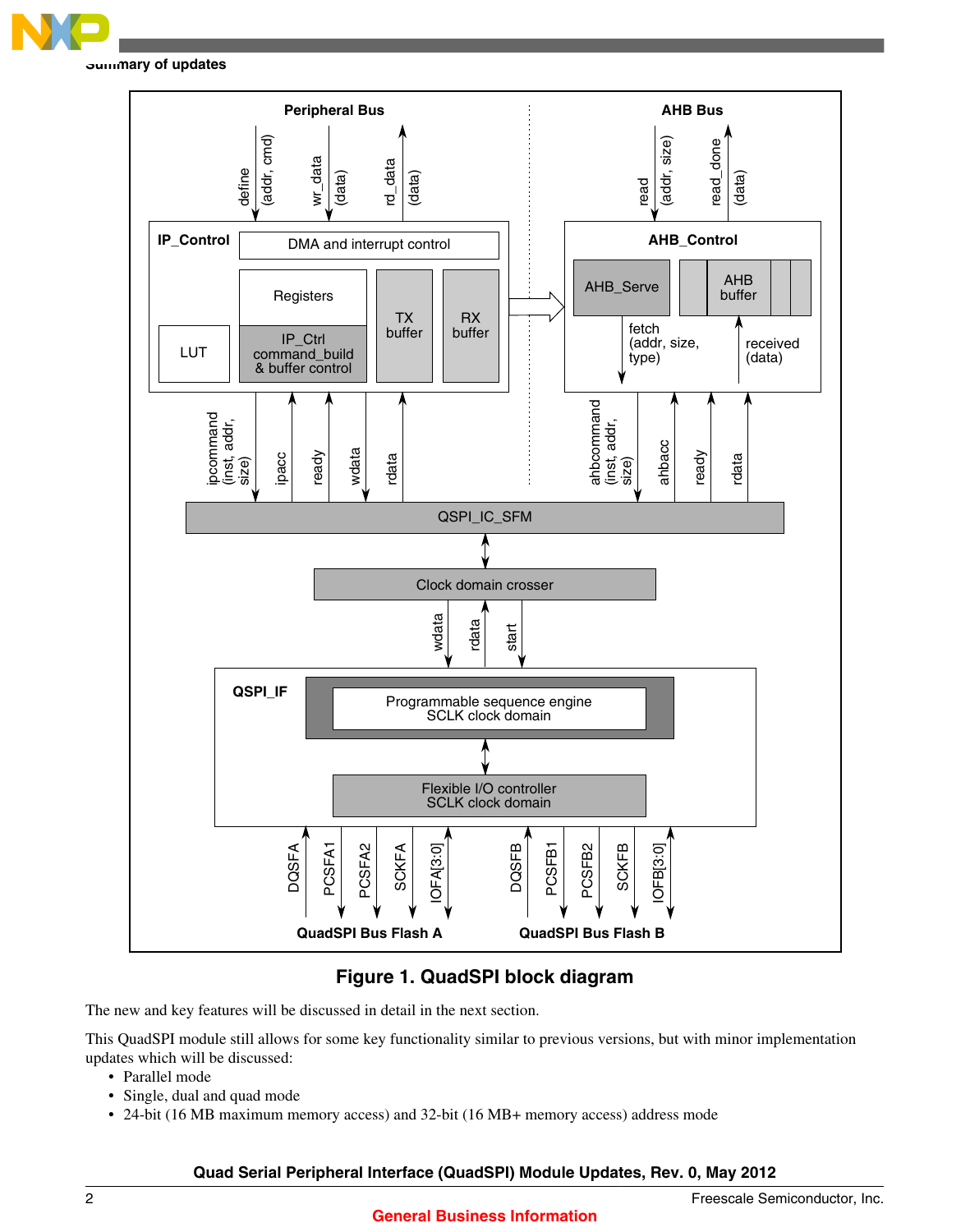<span id="page-2-0"></span>

- Interrupt and DMA support
- Power saving features (Stop and Disable/Doze mode)

There are some new signals implemented:

- 2 × chip select signals per flash bus (PCSFA1/2 and PCSFB1/2) to allow two serial flash memory devices to be connected and accessed, or one dual-die package which consists of two devices (dies) stacked within the same package to increase the memory capacity of a single package. These two devices would share the same data I/O pins and clock, so a single flash bus could not operate in parallel mode.
- DQS (Data Strobe) signal per flash bus. Some flash vendors provide the DQS signal to which the read data is aligned in DDR mode. For example, Spansion provide this functionality.

DDR (double data rate) / DTR (double transfer rate) mode where the data is generated on every edge of the serial flash clock, if the serial flash device supports this.

A programmable sequence engine is flexible enough to cater for future command/protocol changes and is able to support all existing vendor commands and operations. A look-up table (LUT) stores sequences of instructions and the programmable sequence engine executes the instructions in these sequences to generate a valid serial flash transaction.

Flexible AHB buffers allow multi-master accesses which can be prioritized to allow a flexible and configurable buffer for each master, or a generic buffer for all.

There is an additional ORed interrupt source which is a logical OR from all the QSPI\_FR flags.

There are multiple new registers (IPCR, FLSHCR, BUFxCR, BFGENCR, SOCCR, BUFxIND, SPNDST, SPTRCLR, SFAxAD, SFBxAD, LUTKEY, LCKCR, LUT[0…3]-[60…63]).

## **3 Detail of updates**

This section provides more detail about the updates listed in [Summary of updates.](#page-0-0)

## **3.1 Key functionality**

### **3.1.1 Parallel mode**

This mode allows two identical serial flash memory devices to be connected and accessed in parallel, forming one (virtual) flash memory with doubled readout bandwidth.

Parallel Flash mode is valid only for commands related to data read from the serial flash. Any IP command other than data read in Parallel Flash mode will result in the assertion of the QSPI\_FR[IUEF] flag, and any AHB command other than data read in Parallel Flash mode will result in the assertion of the QSPI\_FR[ABSEF] flag.

The first device of flash memory A has to be paired with the first device of flash memory B and the second device of flash memory A has to be paired with the second device of flash memory B in parallel mode, as shown in [Figure 2](#page-3-0).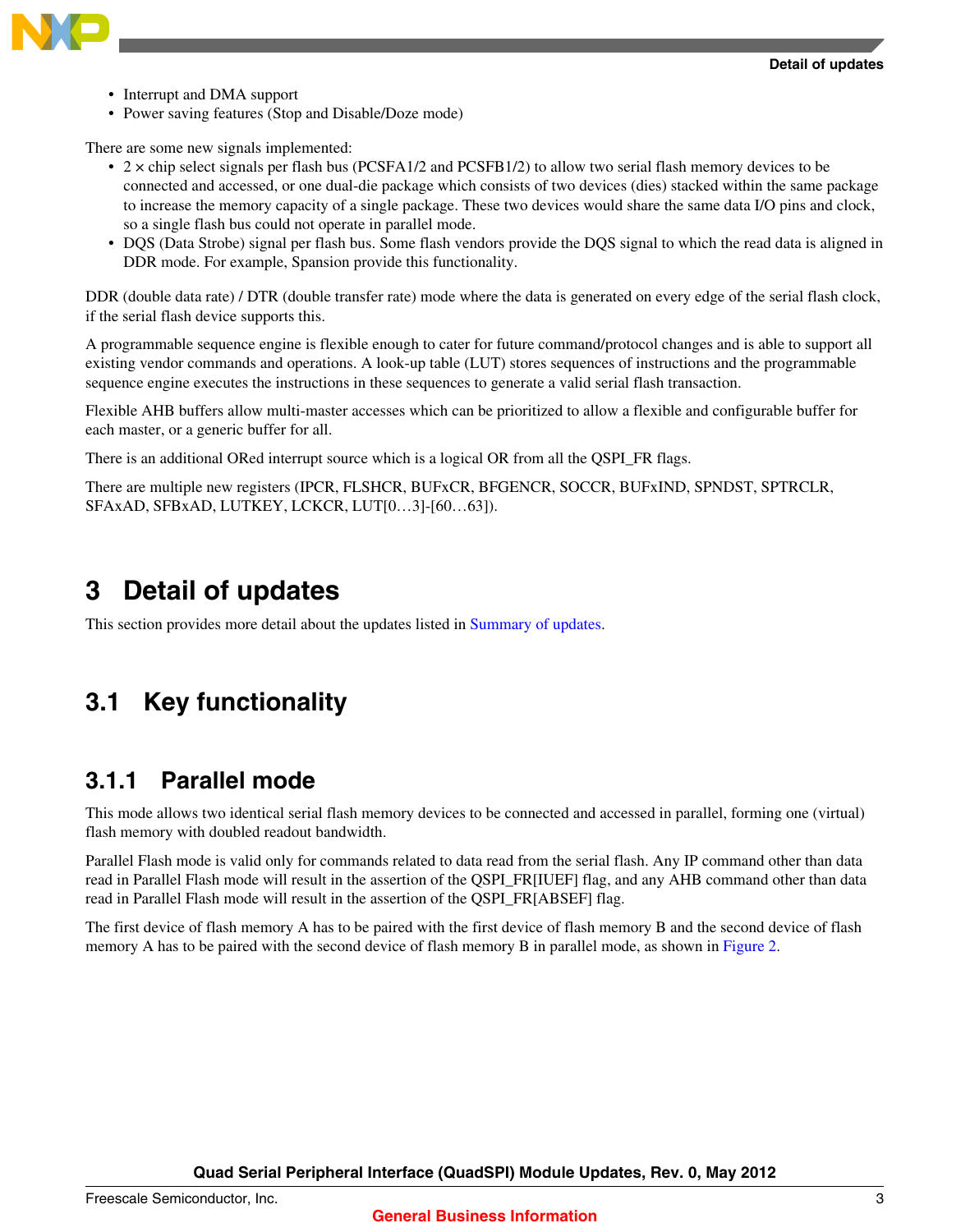<span id="page-3-0"></span>



### **Figure 2. Parallel mode diagram**

Parallel mode is selected via the QSPI\_BUFxCR[PAR\_EN] bit for different masters in AHB-driven mode and via the QSPI\_IPCR[PAR\_EN] in IP-driven mode.

In parallel mode, the incoming address (SFAR address for IP-initiated transactions and the incoming AHB address for AHBinitiated transactions) is divided by two and sent to the two flashes connected in parallel.

An example access programming for parallel mode access is shown below:

```
QSPI_AMBA_BASE - 0x10000000
QSPI_SFA1AD[TPADA1] - 0x20000000
QSPI_SFA2AD[TPADA2] - 0x30000000
QSPI_SFB1AD[TPADB1] - 0x40000000
QSPI_SFB2AD[TPADB2] - 0x50000000
```
In order to access the first location of A1/B1 pair, the Serial Flash Address Register (QSPI\_SFAR) must be programmed with 0x20000000.

This address is divided by two and QSPI\_AMBA\_BASE is subtracted. Therefore, the address provided to flash A1 and B1 is: Flash Address =  $((0x20000000/2) - QSPI\_AMBA_BASE) = 0x00000000$ .

Similarly, in order to access the first location of the A2/B2 pair, the Serial Flash Address Register (QSPI\_SFAR) must be programmed with 0x60000000.

So, Flash Address = ((0x60000000/2) – QSPI\_AMBA\_BASE) = 0x20000000.

### **3.1.2 Single, dual, and quad I/O mode**

The QuadSPI module supports single, dual, and quad I/O mode. The programmer must program the number of pads for the particular instruction in the PAD0/1 field of the LUT register:

| Value | <b>Number of pads</b> |
|-------|-----------------------|
| 00    |                       |

*Table continues on the next page...*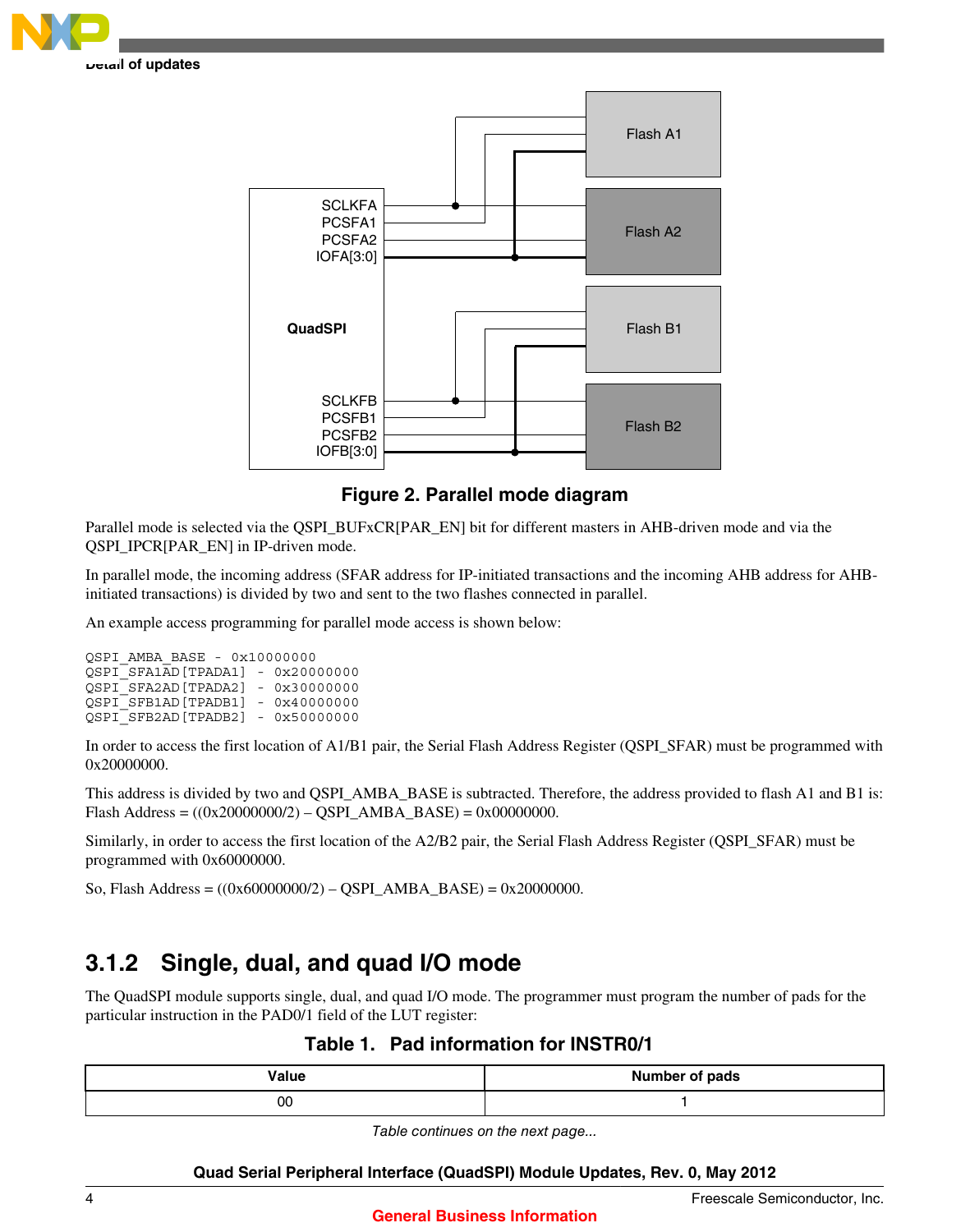

| Value | <b>Number of pads</b> |
|-------|-----------------------|
| 01    |                       |
| 10    |                       |
|       | Reserved              |

### **Table 1. Pad information for INSTR0/1 (continued)**

Some example commands and corresponding waveforms are shown below:



**Figure 4. 2READ (0xBB) 2 × IO read**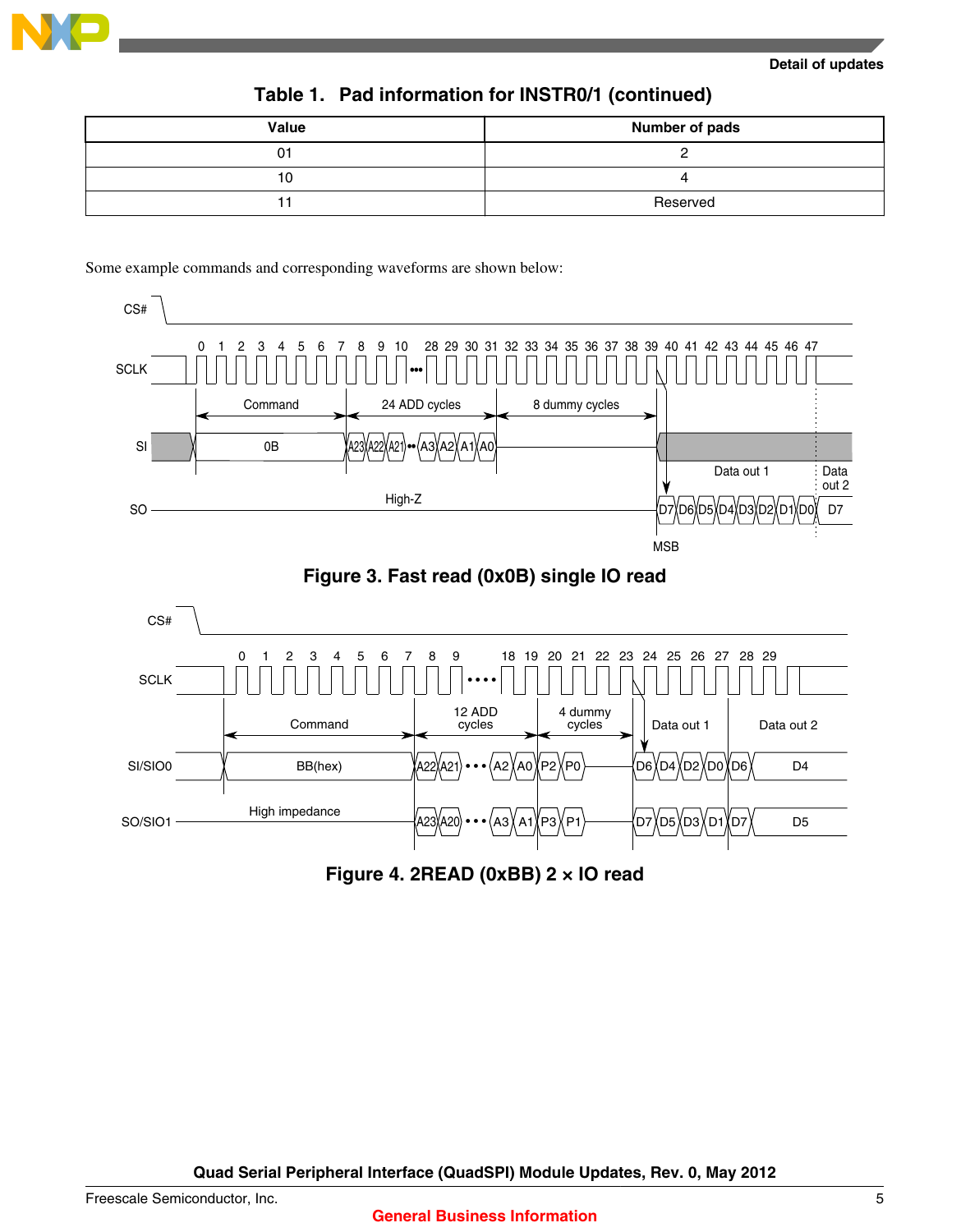

**Figure 5. 4READ (0xEB) 4 × IO read**

### **3.1.3 24-bit and 32-bit address modes**

The address mode has been made flexible so that the QuadSPI can access 4 GB memory space (32 address bits).

The programmer must specify the number of address bits in the OPRND0/1 field of the LUT register for the ADDR instruction.

Also, the Serial Flash Device may need to be enabled for 32-bit address mode. For example, Macronix command EN4B (0xB7) Enable 4-byte mode.

### **3.1.4 Interrupt and DMA support**

In total there are thirteen interrupt conditions mapped to six different interrupt lines.

The QSPI\_FR register provides all available flags which may serve as source for the generation of interrupt service requests.

The QSPI\_RSER register provides enables and selectors for the interrupts and DMA in the QuadSPI module. However, there is only one flag that can generate interrupt as well as DMA requests: RX buffer drain (RBDF). There are separate enable bits for generating these IRQ and DMA requests.

| <b>IRQ/DMA line</b> | <b>Associated QSPI_FR flags</b> | <b>Description</b>                      |
|---------------------|---------------------------------|-----------------------------------------|
| ipi_int_tfff        | TBFF                            | TX buffer fill                          |
| ipi_int_tcf         | TFF                             | Peripheral command transaction finished |
| ipi_int_rfdf        | <b>RBDF</b>                     | RX buffer drain                         |
| ipi_int_overrun     | <b>RBOF, TBUF, ABOF</b>         | Buffer overflow/underrun error          |
| ipi_int_cerr        | IPAEF, IPIEF, IPGEF, IUEF       | Serial flash command error              |

**Table 2. Interrupt and DMA mapping**

*Table continues on the next page...*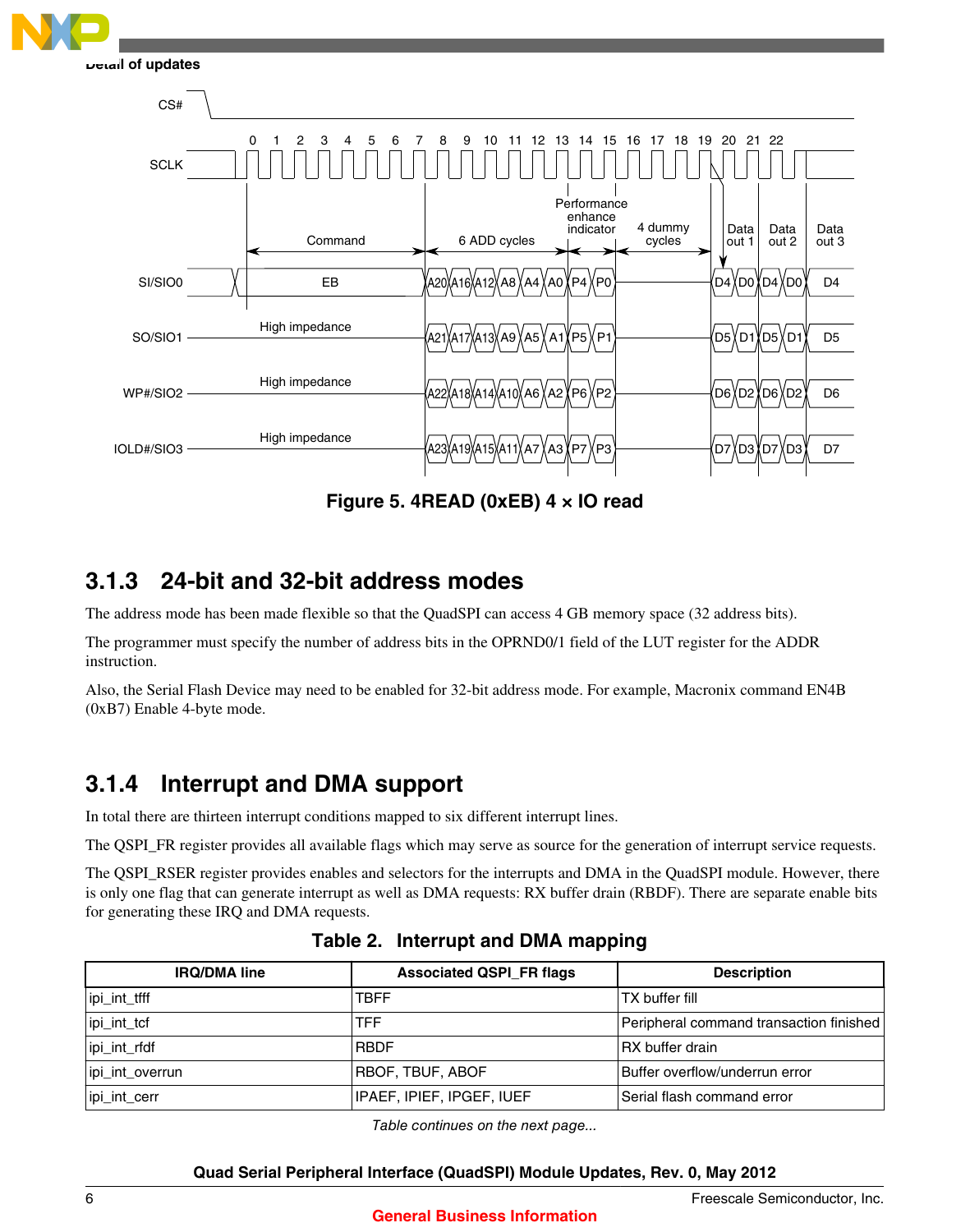

| <b>IRQ/DMA line</b> | <b>Associated QSPI FR flags</b>                     | <b>Description</b>                    |
|---------------------|-----------------------------------------------------|---------------------------------------|
| ipi_int_ored        | All flags above plus DLPFF, ILLINE,<br><b>ABSEF</b> | Logical OR from all the QSPI_FR flags |
| ipd_req_rfdf        | <b>RBDF</b>                                         | DMA RX buffer drain                   |

### **Table 2. Interrupt and DMA mapping (continued)**

### **3.1.5 Power saving features**

It is possible to enter stop or module disable mode when:

- QSPI\_SR[BUSY] = 0 and
- QSPI\_SR[AHBTRN] = 0 and
- QSPI\_RBSR[RDBFL] = 0 and
- QSPI\_SR[RXDMA] = 0 and
- None of the flags in the QSPI\_FR register enabled as interrupts is set

The conditions given above ensure that:

- There is no SFM command currently being executed.
- All the data read into the RX buffer from the serial flash have been fetched by the application.
- No current AHB access is pending.
- No active DMA is pending.
- No enabled interrupt is pending.

Certain read or write operations have a different effect when the QuadSPI is in Stop mode. In Stop mode not all of the status and flag bits of the QuadSPI module are updated and writing to them will have no effect. Interrupt and DMA request signals cannot be cleared while in Stop mode.

### **3.1.5.1 Stop mode**

Stop mode ultimately shuts off the QuadSPI clocks and memory-mapped logic is not accessible, therefore reducing power. When a request is made to enter Stop mode, the QuadSPI completes the action currently being processed.

Stop mode is initially configured by setting the QSPI\_MCR[MDIS] bit.

| Module Disable | The MDIS bit allows the clock to the non-memory<br>mapped logic in the QuadSPI to be stopped, putting<br>the QuadSPI in a software controlled power-saving<br>⊺state.<br>$0 =$ Enable QuadSPI clocks. |
|----------------|-------------------------------------------------------------------------------------------------------------------------------------------------------------------------------------------------------|
|                | $1 =$ Allow external logic to disable QuadSPI clocks.                                                                                                                                                 |

### **3.1.5.2 Module Disabled mode (Doze)**

The clock to the non-memory mapped logic in the QuadSPI can be stopped while in Module Disable mode.

The module enters the mode while QSPI\_MCR[DOZE] is set, and by setting QSPI\_MCR[MDIS] or when a request is asserted by an external controller. Note that the memory mapped registers are still accessible.

The DOZE bit provides support for externally controlled Doze Mode power-saving mechanism.

- 0 A doze request will be ignored by the QuadSPI module
- 1 A doze request will be processed by the QuadSPI module

#### **Quad Serial Peripheral Interface (QuadSPI) Module Updates, Rev. 0, May 2012**

#### **General Business Information**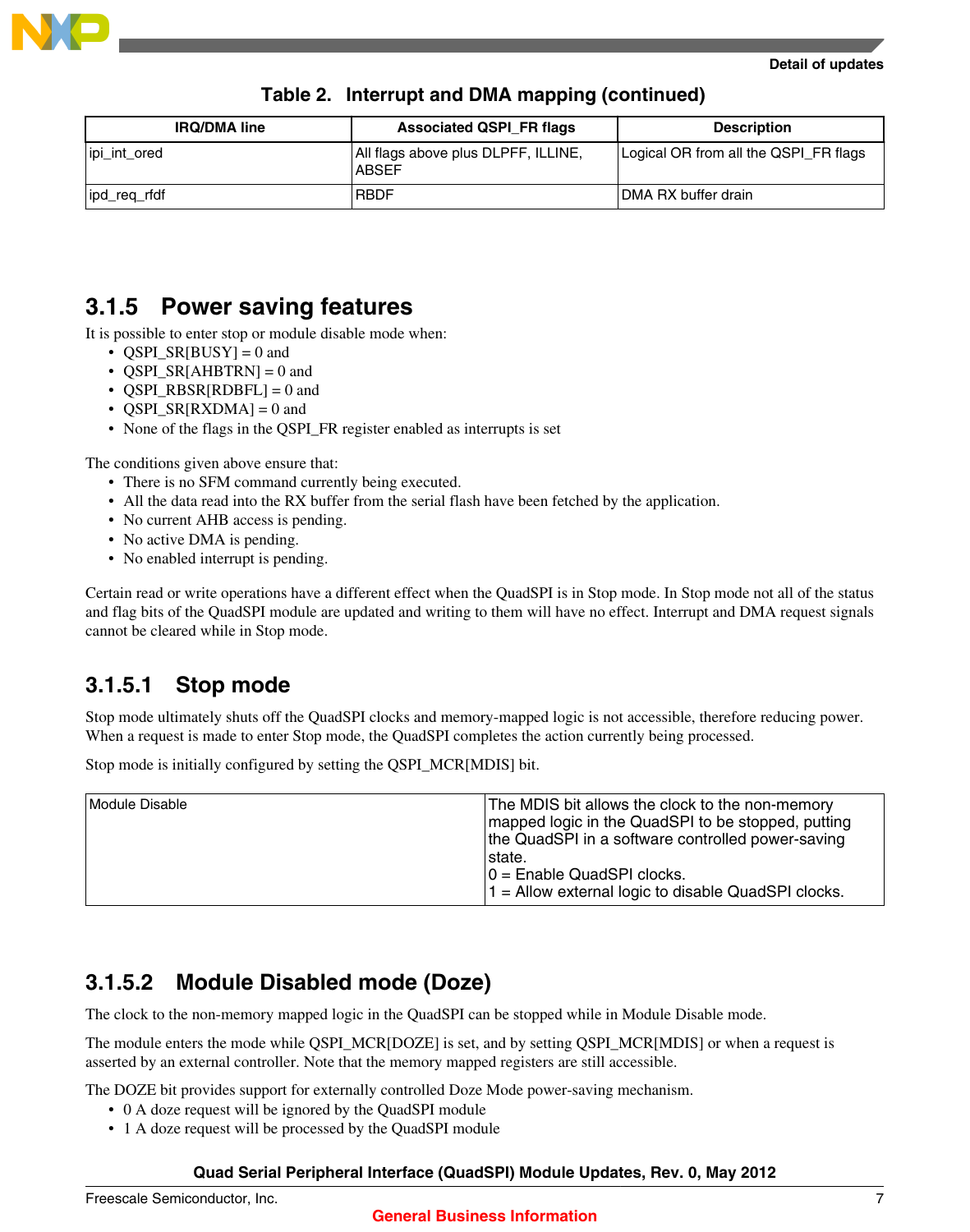<span id="page-7-0"></span>

| Doze Enable | The DOZE bit provides support for externally controlled<br>Doze mode power-saving mechanism.<br>$0 = A$ doze request will be ignored by the QuadSPI<br>l module<br>$1 = A$ doze request will be processed by the QuadSPI<br>module |
|-------------|------------------------------------------------------------------------------------------------------------------------------------------------------------------------------------------------------------------------------------|
|-------------|------------------------------------------------------------------------------------------------------------------------------------------------------------------------------------------------------------------------------------|

### **3.1.6 New signals**

### **3.1.6.1 Dual die chip selects**

There are now four chip select signals, two per flash bus instance. This allows dual-die package devices to be connected. Since these two devices share the same data I/O pins and clock within a package, they cannot function in parallel mode.

#### **Flash Bus A**

- PCSFA1 Peripheral Chip Select Flash A1
- PCSFA2 Peripheral Chip Select Flash A2

#### **Flash Bus B**

- PCSFB1 Peripheral Chip Select Flash B1
- PCSFB2 Peripheral Chip Select Flash B2

### **3.1.6.2 Data strobe**

Some flash vendors provide the DQS signal to which the read data is aligned in DDR mode. The QuadSPI module provides two input signals for each flash bus (DQSFA and DQSFB).

## **3.2 DDR/DTR mode**

When using DDR (Dual Data Rate), also known as DTR (Dual Transfer Rate) mode, the data is generated on every edge of the serial flash clock, hence doubling the bandwidth.

Note that some flash vendors provide the DQS signal to which the read data is aligned in DDR mode (Spansion for example).

DDR Mode is enabled by setting the QSPI\_MCR[DDR\_EN]:

| <b>IDDR EN</b> | <b>IDDR</b> mode enable:                                                                                |
|----------------|---------------------------------------------------------------------------------------------------------|
|                | $0 = 2 \times$ and $4 \times$ clocks are disabled.<br>$1 = 2 \times$ and $4 \times$ clocks are enabled. |
|                |                                                                                                         |

The sampling register (QSPI\_SMPR) should also be configured. When the serial flashes function in DDR mode, the data is valid for only half a clock cycle. This, along with the fact that the time for which the data is actually valid is smaller than half a clock cycle, requires that we provide closely spaced sampling points. The QuadSPI samples the incoming data at multiple sampling points provided by a 4x serial flash clock in DDR mode. Figure 6 shows the different sampling points as configured by QSPI\_SMPR[DDRSMP].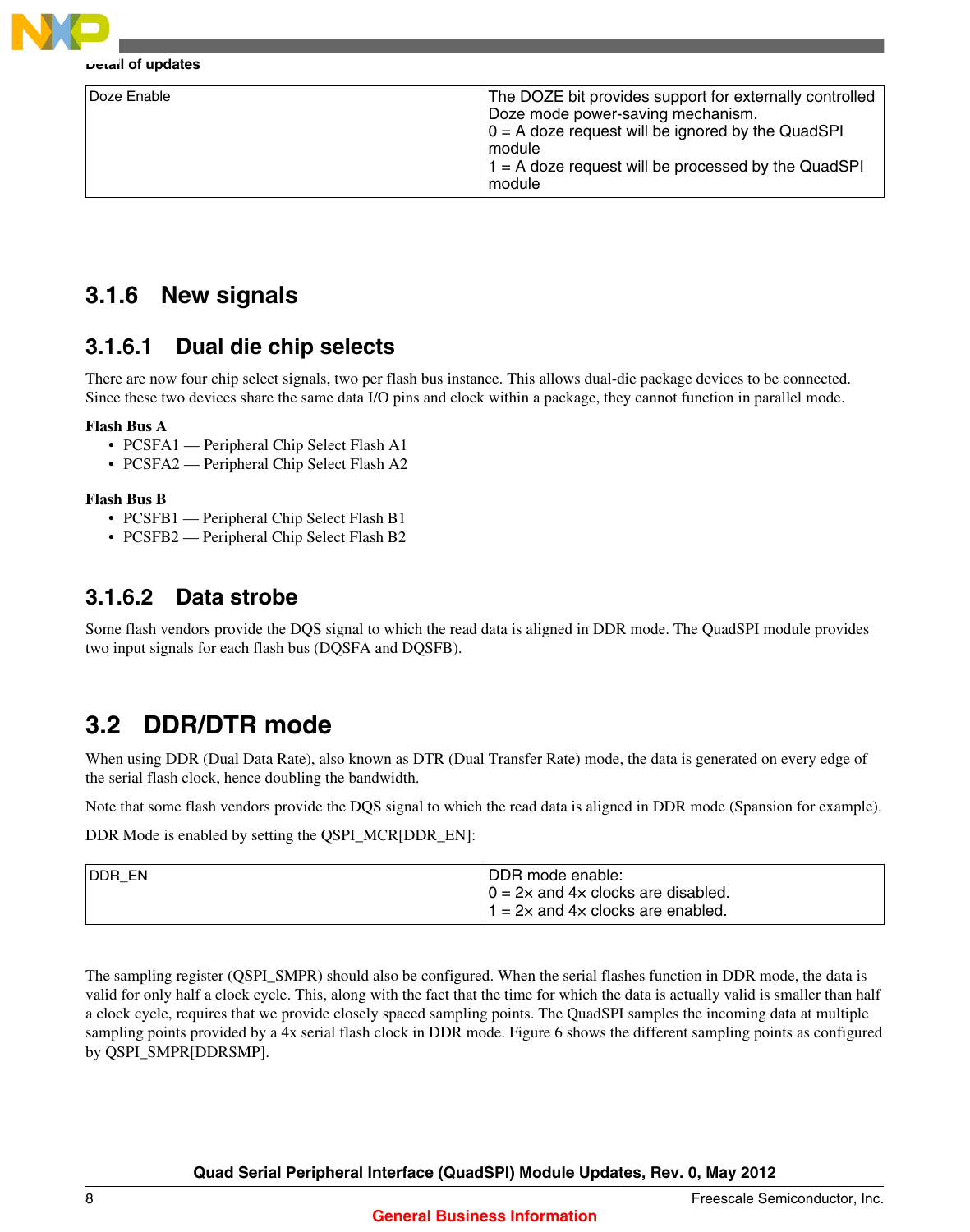<span id="page-8-0"></span>



### **Figure 6. DDR sampling edges**

When the DQS signal is used, the software must set QSPI\_MCR[DQS\_EN]. This bitfield is valid only when the DDR\_EN bitfield is set. When enabled, the incoming data is sampled on both the edges of DQS input. The QSPI\_SMPR[DDR\_SMP] values are ignored.

- 0 DQS disabled
- 1 DQS enabled

| DQS_EN | DQS enable:         |  |
|--------|---------------------|--|
|        | $ 0 =$ DQS disabled |  |
|        | $1 = DQS$ enabled   |  |

### **3.3 Programmable sequence engine**

The core of the QuadSPI module is a programmable sequence engine that works on instruction-operand pairs. The core controller executes each programmed instruction sequentially. It caters for future command/protocol changes and is able to support all existing vendor commands and operations. The engine is flexible enough to support both 24- and 32-bit address modes as well as any future variations in addressing.

A sequence of such instruction-operand pairs may be prepopulated in the LUT according to the device connected on board. Each instruction-operand pair is 16 bits (2 bytes) long, and every sequence preprogrammed in the LUT is referred to by its index.

The look-up table (LUT) consists of a number of preprogrammed sequences. Each sequence consists of instruction-operand pairs which when executed sequentially generate a valid serial flash transaction. Each sequence can have a maximum of eight instruction-operand pairs. The LUT can hold a maximum of up to sixteen sequences. [Figure 7](#page-9-0) shows the basic structure of the sequence in the LUT.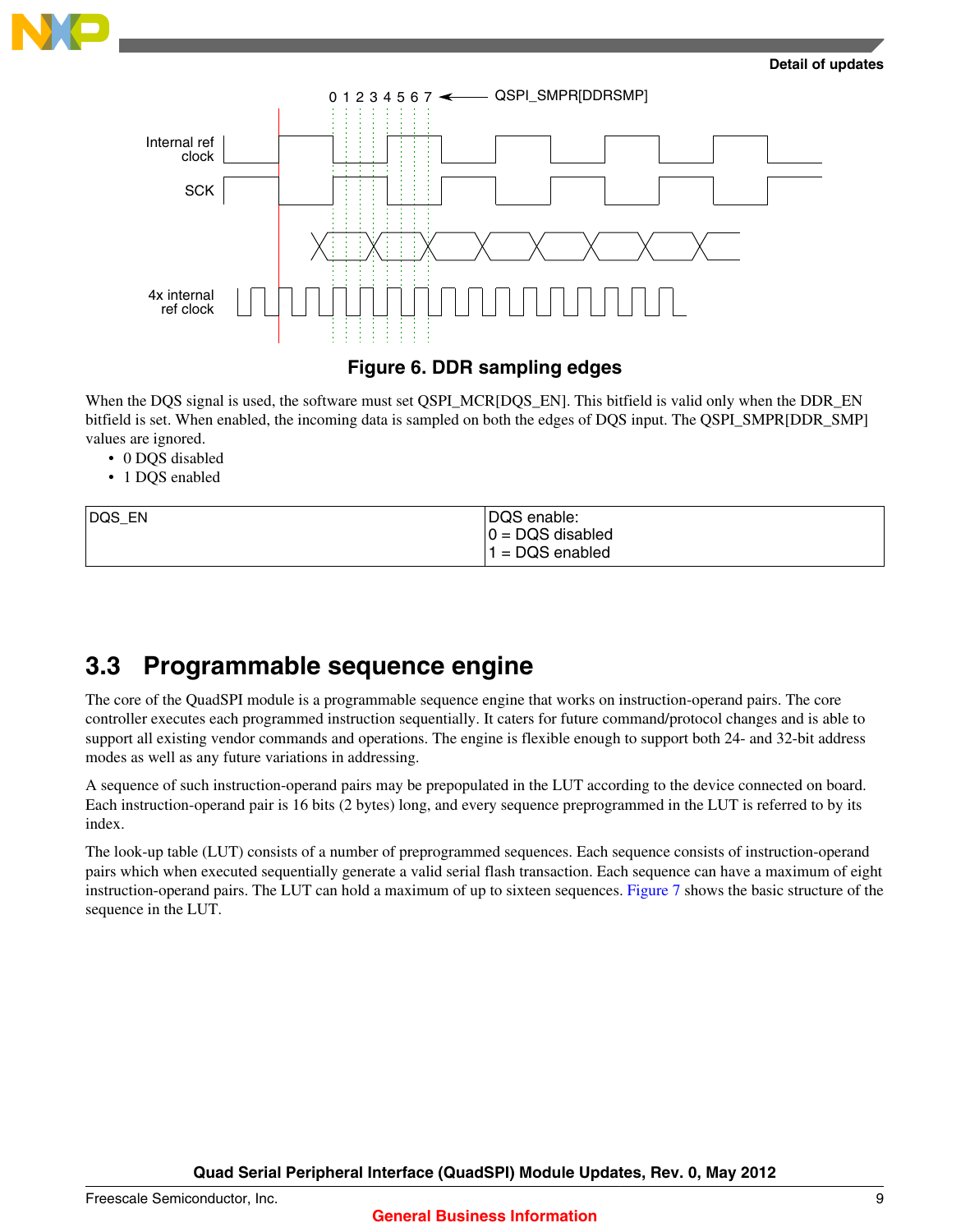<span id="page-9-0"></span>



or the STOP instruction is encountered.

#### **Figure 7. LUT and sequence structure**

At reset, there is one sequence programmed that reads 32 bytes of data from the serial flash using a 24-bit address and on a single I/O, shown in Table 3 :

| <b>Instruction</b> | Pad | Operand | <b>Comment</b>                            |
|--------------------|-----|---------|-------------------------------------------|
| <b>CMD</b>         | 0x0 | 0x03    | Read data byte command on<br>one pad      |
| <b>ADDR</b>        | 0x0 | 0x18    | 24 address bits to be sent on<br>∣one pad |
| <b>READ</b>        | 0x0 | 0x04    | Read 32 bytes                             |
| JMP_ON_CS          | 0x0 | 0x00    | Jump to instruction 0 (CMD)               |

The user must prepopulate the LUT with the required serial flash command sequences. The LUT may be locked to protect its contents from being changed during a code runover.

The process for locking the LUT is:

- 1. Write the key (0x5AF05AF0) to the LUT Key Register (QSPI\_LUTKEY).
- 2. Write 0b01 to the LUT Lock Configuration Register (QSPI\_LCKCR)).

The process for unlocking the LUT is:

- 1. Write the key (0x5AF05AF0) to the LUT Key Register (QSPI\_LUTKEY).
- 2. Write 0b10 to the LUT Lock Configuration Register (QSPI\_LCKCR)).

Note that the transactions should immediately follow each other (no other transactions can be issued in between).

Some example sequences can be found in [Code examples.](#page-12-0)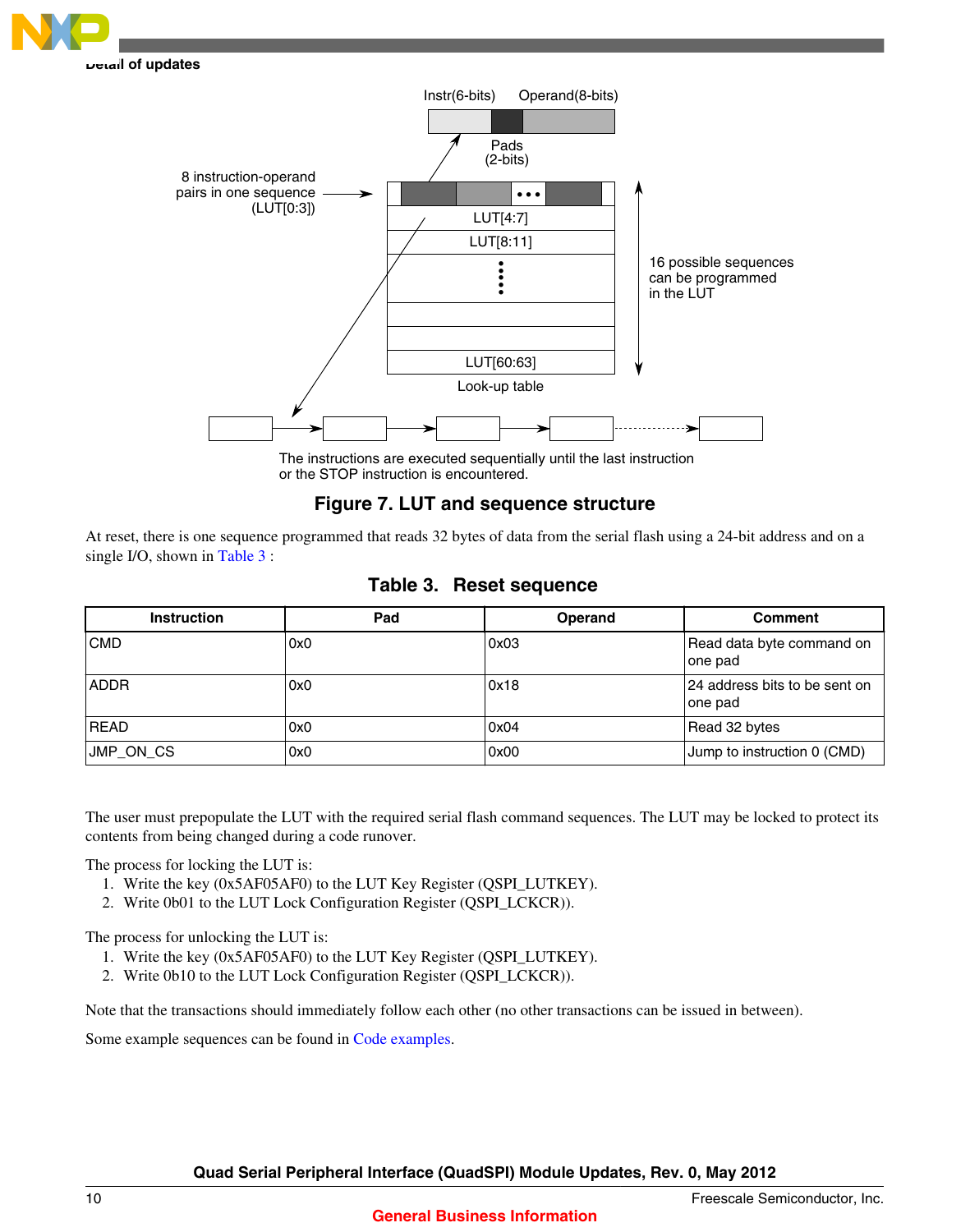<span id="page-10-0"></span>

## **3.4 Flexible multi-master access**

The QuadSPI implements flexible and configurable buffers for multiple masters with priority.

Each flexible AHB buffer is associated with:

- An AHB master. Optionally, buffer3 may be configured as an all-master buffer by setting the QSPI\_BUF3\_CR[ALLMST] bit. When buffer3 is configured in this way, any access from a master not associated with any other buffer is routed to buffer3.
- A data size field representing the amount of data to be fetched from the flash on every missed access.

Figure 8 shows the flexible AHB buffers.

The QSPI\_BFGENCR[SEQID] field points to an index of the LUT.

Buffer0 may optionally be configured to be associated with a high-priority master. An access by a high-priority master suspends any ongoing prefetch to any of the other buffers. The ongoing prefetch is suspended and the high-priority master is serviced first. Once the high-priority master access is complete, the suspended transaction is resumed (before any other AHB access is entertained). The status of the suspended buffer can be read from Sequence Suspend Status Register (QSPI\_SPNDST).



**Figure 8. Flexible AHB buffers**

## **3.5 Other new features**

There are a few more useful features detailed in this section.

### **3.5.1 Idle signal drive**

The QSPI\_MCR register contains some bits for configuring the idle signal drive for I/O pins 2 and 3. This is particularly useful when using single or dual I/O mode where these pins are not used but may be connected to the serial flash device. Table 3 shows the settings for each I/O for Flash A and Flash B.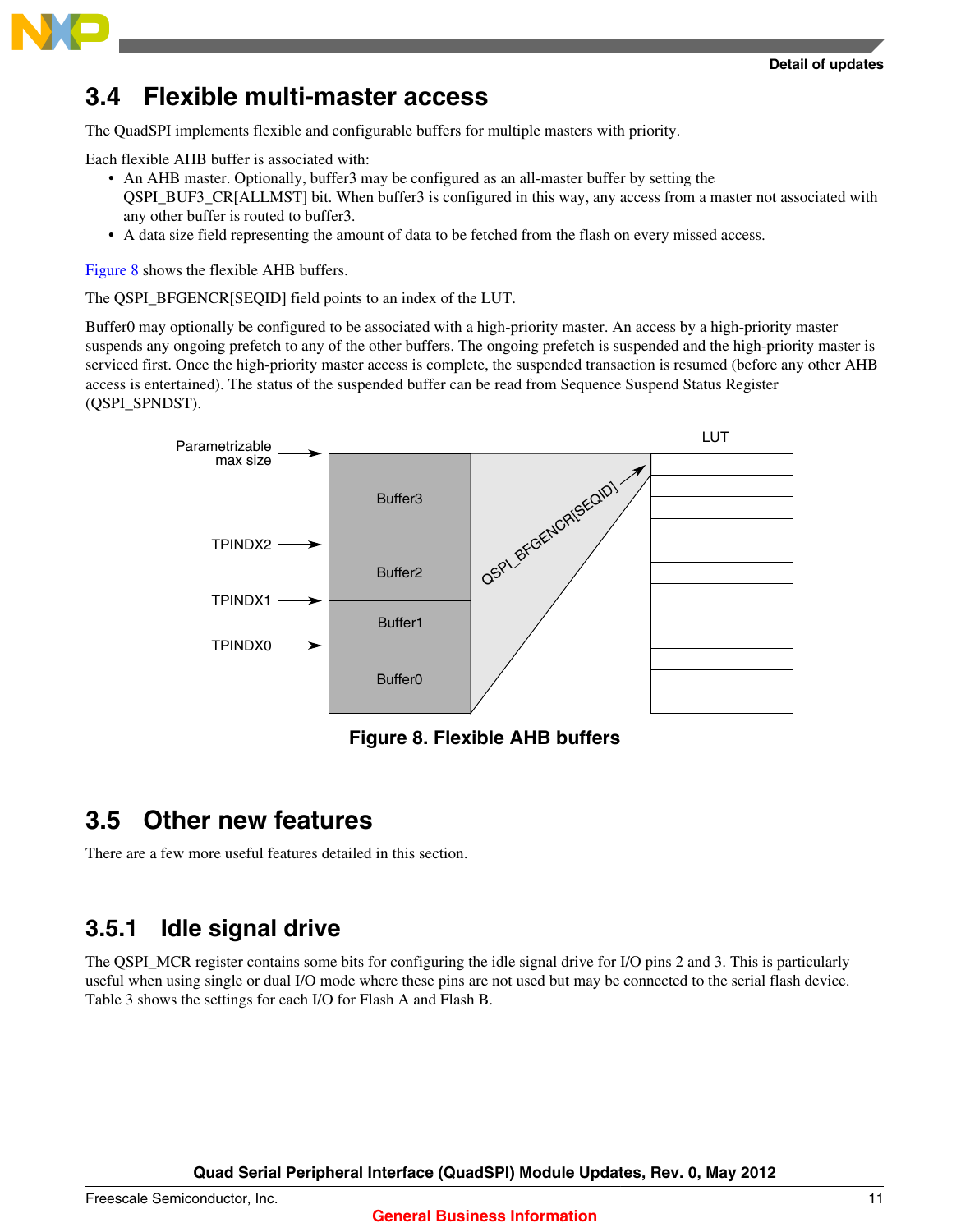

| <b>Field</b>        | <b>Description</b>                                                                                                                                                                              |
|---------------------|-------------------------------------------------------------------------------------------------------------------------------------------------------------------------------------------------|
| ISD <sub>2</sub> FA | Idle Signal Drive IOFA[2] Flash A.                                                                                                                                                              |
|                     | This bit determines the logic level that the IOFA[2]<br>output of the QuadSPI module is driven to in the<br>inactive state.<br>0 IOFA[2] is driven to logic L<br>1 IOFA[2] is driven to logic H |
| <b>ISD3FA</b>       | Idle Signal Drive IOFA[3] Flash A.                                                                                                                                                              |
|                     | This bit determines the logic level the IOFA[3] output of<br>the QuadSPI module is driven to in the inactive state.<br>0 IOFA[3] is driven to logic L<br>1 IOFA[3] is driven to logic H         |
| ISD <sub>2</sub> FB | Idle Signal Drive IOFB[2] Flash B.                                                                                                                                                              |
|                     | This bit determines the logic level the IOFB[2] output of<br>the QuadSPI module is driven to in the inactive state.<br>0 IOFB[2] is driven to logic L<br>1 IOFB[2] is driven to logic H         |
| <b>ISD3FB</b>       | Idle Signal Drive IOFB[3] Flash B.                                                                                                                                                              |
|                     | This bit determines the logic level the IOFB[3] output of<br>the QuadSPI module is driven to in the inactive state.<br>0 IOFB[3] is driven to logic L<br>1 IOFB[3] is driven to logic H         |

### **Table 4. Idle signal drive**

### **3.5.2 Software reset**

The QSPI\_MCR register contains some bits for resetting the host and serial flash domains. It is advisable to reset both the serial flash domain and AHB domain at the same time as resetting only one domain might lead to unwanted side effects.

| <b>Field</b>   | <b>Description</b>                                                                                                                              |
|----------------|-------------------------------------------------------------------------------------------------------------------------------------------------|
| <b>SWRSTHD</b> | Software reset for HOST domain                                                                                                                  |
|                | $0 = No$ action<br>$1 =$ Host domain flops are reset; does not reset<br>configuration registers                                                 |
| <b>SWRSTSD</b> | Software reset for serial flash domain<br>$0 = No$ action<br>1 = Serial flash domain flops are reset; does not reset<br>configuration registers |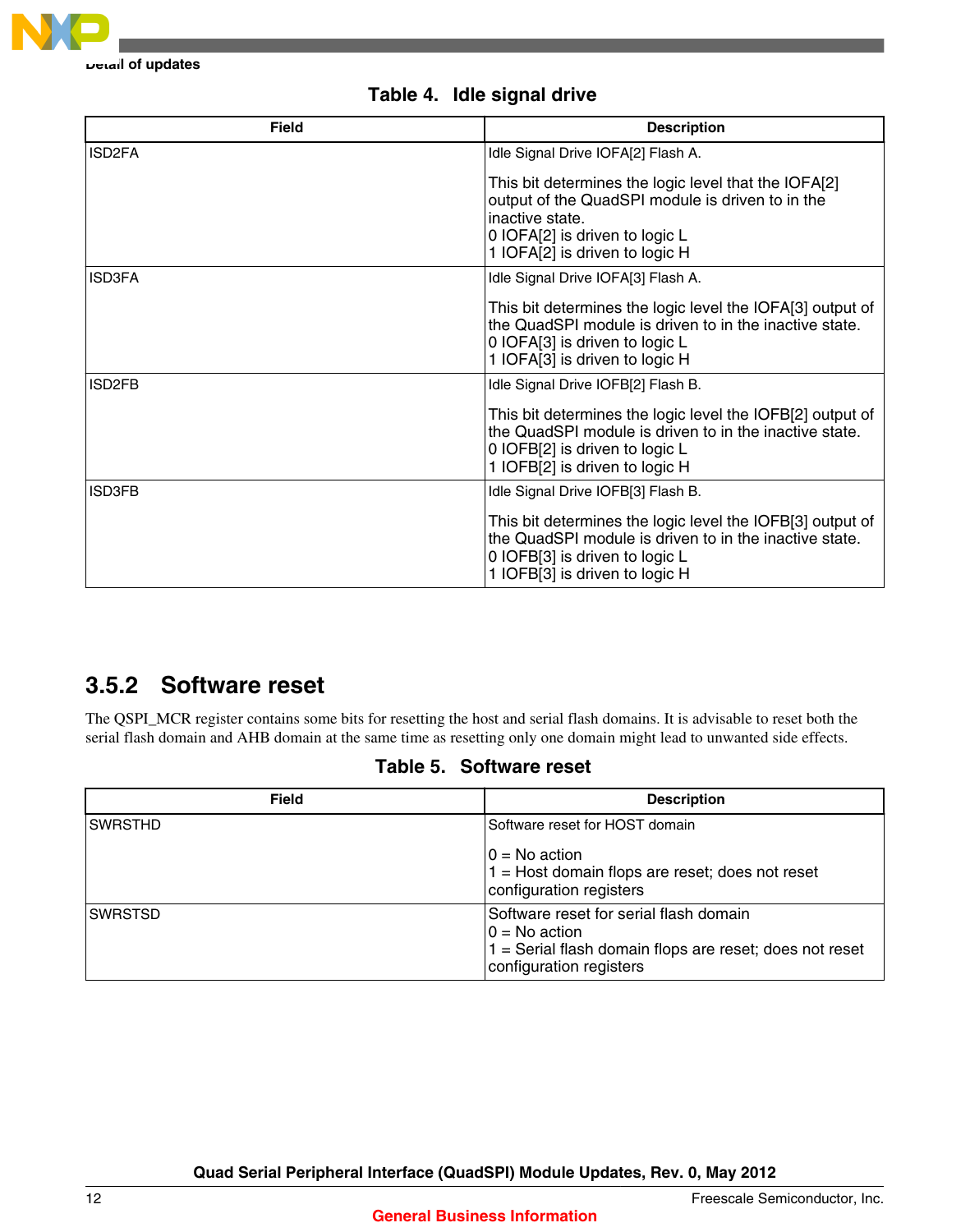<span id="page-12-0"></span>

### **3.5.3 Sequence pointer clear**

The sequence pointer clear register provides bits to reset the IP and buffer sequence pointers. The software should reset the sequence pointers whenever the sequence is changed either by updating the SEQ\_ID field of Buffer Generic Configuration Register (QSPI\_BFGENCR) or Sequence Pointer Clear Register (QSPI\_SPTRCLR).

## **4 Code examples**

Here are some C code examples.

### **4.1 Programmable sequence engine**

This code example shows how the LUT can be unlocked, programmed, and locked. Note that only a few example sequences are shown.

```
//Unlock the LUT
QUADSPI.LUTKEY.R = 0x5AF05AF0;
QUADSPI.LCKCR.R = 0x2;
while(!QUADSPI.LCKCR.B.UNLOCK);
// SEQID 0 –Programmed by default (Read 32 bytes)
QUADSPI.LUT[0].B.INSTRO = CMD://CMD = 0x1QUADSPI.LUT[0].B.PAD0 = 0;//Single IO
QUADSPI.LUT[0].B.OPRND0 = MXIC_READ;//MCIC_READ = 0x3
QUADSPI.LUT[0].B.INSTR1 = FLADDR://FLADDR = 0x2QUADSPI.LUT[0].B.PAD1= 0;
QUADSPI.LUT[0].B.OPRND1 = MXIC_ADDR;//MXIC_ADDR = 0x18 (24bit)
QUADSPI.LUT[1].B.INSTRO = READ://READ = 0x7QUADSPI.LUT[1].B.PAD0 = 0;
QUADSPI.LUT[1].B.OPRND0 = 4;//32bytes
QUADSPI.LUT[1].B.INSTR1 = JMP ON CS;// JMP ON CS = 0x9
QUADSPI.LUT[1].B.PAD1= 0;
QUADSPI.LUT[1].B.OPRND1 = 0;
// SEQID 1 –Set Write Enable on Serial Flash Device
QUADSPI.LUT[4].B.INSTRO = CMD; //CMD = 0x1QUADSPI.LUT[4].B.PAD0 = 0; //Single IO
QUADSPI.LUT[4].B.OPRND0 = MXIC_WREN ;//MXIC_WREN = 0x6
QUADSPI.LUT[4].B.INSTR1 = 0;
QUADSPI.LUT[4].B.PAD1= 0;
QUADSPI.LUT[4].B.OPRND1 = 0 ;
// SEQID 2 –Read from flash in Single SDR Mode
QUADSPI.LUT[8].B.INSTRO = CMD; //CMD = 0x1QUADSPI.LUT[8].B.PAD0 = 0;
QUADSPI.LUT[8].B.OPRNDO = MXIC SIODRD; // MXIC SIODRD = 0x0B\overline{Q}UADSPI.LUT[8].B.INSTR1 = FL_ADDR;//FL_ADDR = 0x2
QUADSPI.LUT[8].B.PAD1= 0;
QUADSPI.LUT[8].B.OPRND1 = MXIC ADDR; //MXIC ADDR = 0x18 (24bit)
QUADSPI.LUT[9].B.INSTR0 = DUMMY;//DUMMY = 0x3
QUADSPI.LUT[9].B.PAD0 = 0;
QUADSPI.LUT[9].B.OPRND0 = MXIC_DUMMY8; // MXIC_DUMMY8 = 0x8
QUADSPI.LUT[9].B.INSTR1 = READ; //READ = 0x7
QUADSPI.LUT[9].B.PAD1= 0;
QUADSPI.LUT[9].B.OPRND1 = MXIC READ; // MXIC READ = 0x03QUADSPI.LUT[10].B.INSTR0 = JMP_ON_CS; // JMP_ON_CS = 0x9QUADSPI.LUT[10].B.PAD0 = 0;
QUADSPI.LUT[10].B.OPRND0 = 0;
```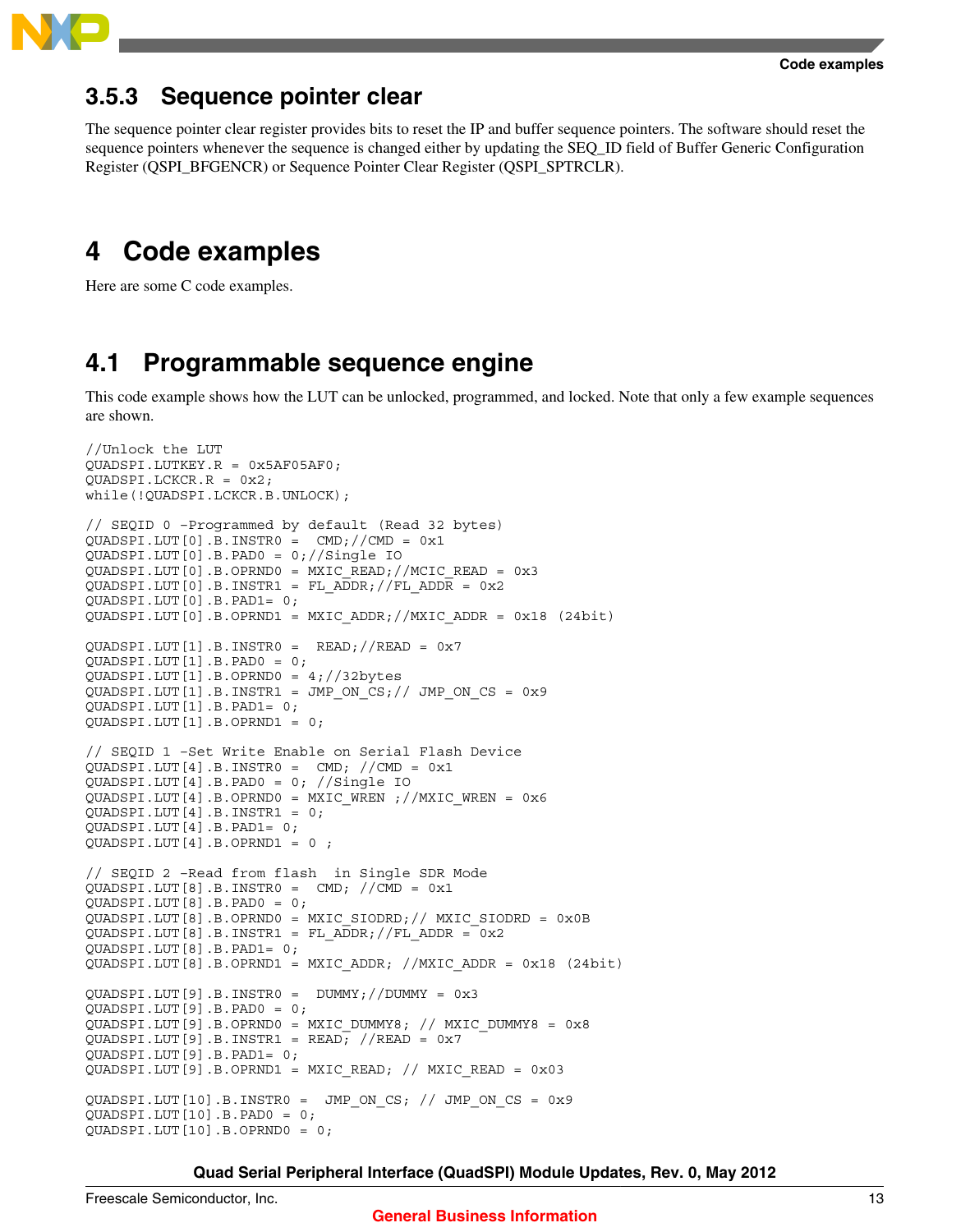<span id="page-13-0"></span>

```
QUADSPI.LUT[10].B.INSTR1 = 0;
QUADSPI.LUT[10].B.PAD1= 0;
QUADSPI.LUT[10].B.OPRND1 = 0;
//Lock the LUT
QUADSPI.LUTKEY.R = 0x5AF05AF0;
QUADSPI.LCKCR.R = 0x1;
while(!QUADSPI.LCKCR.B.LOCK);
```
Now point the programmable sequence engine to a particular sequence. Not that writing IDATSZ at the same time as writing the SEQID in the IPCR, or passing a variable nbytes in this example, will override the number of bytes programmed in the LUT:

QUADSPI.IPCR.R = ((RESET\_SEQUENCE<<24)+nbytes); //RESET\_SEQUENCE = 0x0 (Seq ID0)

### **4.2 Parallel mode**

Initially the software needs to set the following bits, depending on the type of access:

QSPI\_BUFxCR[PAR\_EN] //AHB driven mode QSPI IPCR[PAR EN] //IP driven mode.

Next the address registers for each of the flash memory devices need to be set:

| OSPI AMBA BASE - 0x10000000       |  |               |  |
|-----------------------------------|--|---------------|--|
| OSPI SFA1AD [TPADA1] - 0x20000000 |  |               |  |
| OSPI SFA2AD [TPADA2]              |  | $-0x30000000$ |  |
| OSPI SFB1AD [TPADB1]              |  | $-0x40000000$ |  |
| OSPI SFB2AD [TPADB2] - 0x50000000 |  |               |  |

In order to access the first location of A1/B1 pair, the Serial Flash Address Register (QSPI\_SFAR) should be programmed with 0x20000000.

This address is divided by two and QSPI\_AMBA\_BASE is subtracted. Therefore, address provided to flash A1 and B1 Flash  $Address = ((0x20000000/2) - QSPI\_AMBA_BASE) = 0x00000000.$ 

Similarly, in order to access the first location of A2/B2 pair, the Serial Flash Address Register (QSPI\_SFAR) should be programmed with 0x60000000.

So, Flash Address =  $((0x60000000/2) - QSPI_AMBA_BASE) = 0x20000000$ .

One this has been configured, the application software should perform a single, dual, or quad IO read:

```
//Single IO Read (parallel)
QUADSPI.IPCR.R = ((READ_1IO_SDR<<24)+ (par_en<<16) + nbytes);
//Dual IO Read (parallel)
QUADSPI.IPCR.R = ((READ_2IO_SDR<<24)+ (par_en<<16) + nbytes);
//Quad IO Read (parallel)
QUADSPI.IPCR.R = ((READ_4IO_SDR<<24)+ (par_en<<16) + nbytes);
```
Where the LUT is programmed as following for each of these commands. Note that key entry descriptions are shown in the proceeding comments:

```
// Readfrom flash in Single SDR Mode
// SEQID 2
QUADSPI.LUT[8].B.INSTR0 = CMD;
QUADSPI.LUT[8].B.PAD0 = 0;
QUADSPI.LUT[8].B.OPRND0 = MXIC_SIODRD;// MXIC_SIODRD = 0x0B
QUADSPI.LUT[8].B.INSTR1 = FL_ADDR;
QUADSPI.LUT[8].B.PAD1= 0;//1 pad (single IO)
QUADSPI.LUT[8].B.OPRND1 = MXIC_ADDR;
QUADSPI.LUT[9].B.INSTR0 = DUMMY;
QUADSPI.LUT[9].B.PAD0 = 0;
```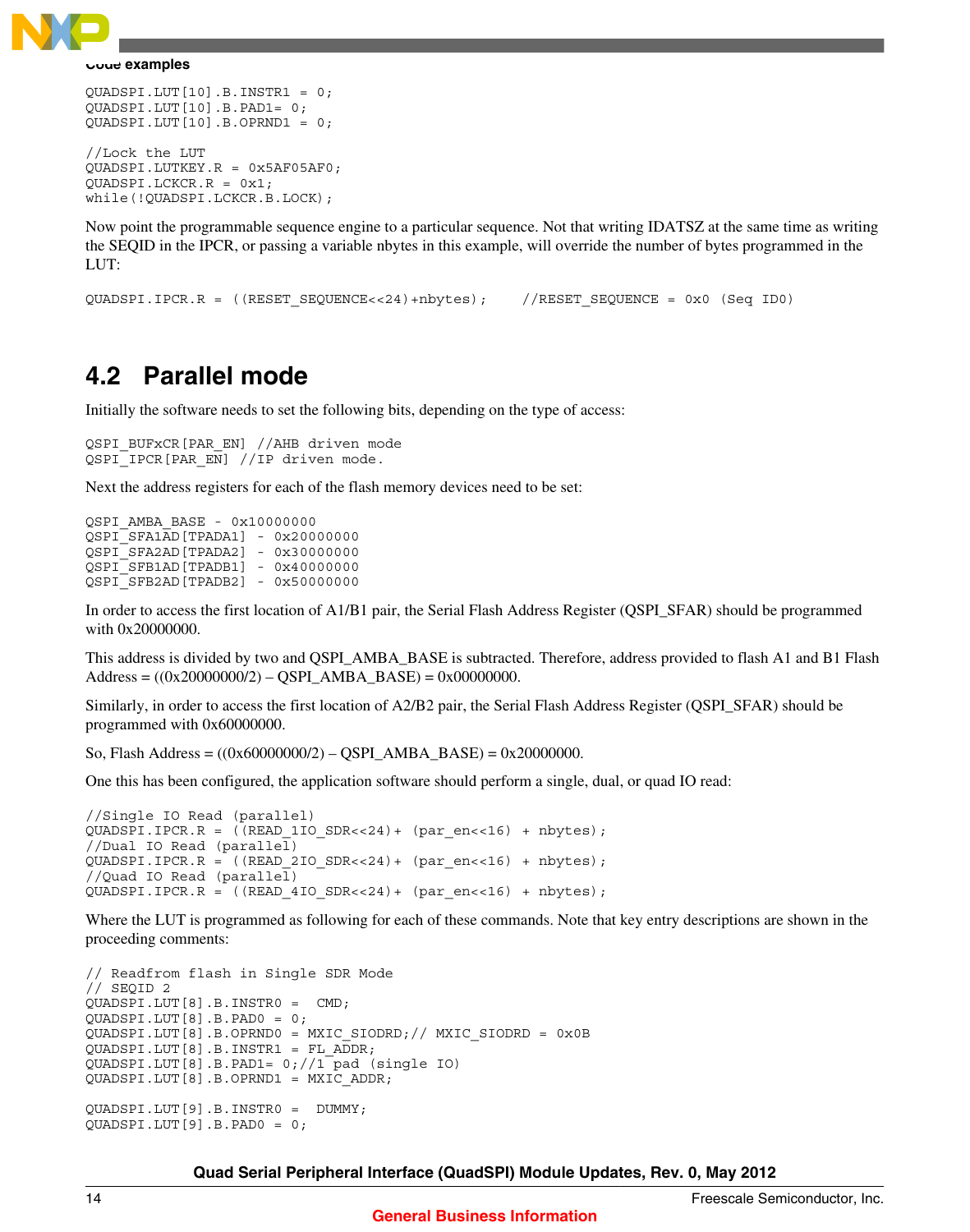```
References
```
<span id="page-14-0"></span>QUADSPI.LUT[9].B.OPRND0 = MXIC\_DUMMY8; //8 dummy cycles  $QUADSPI.LUT[9].B.INSTR1 = READ;$ QUADSPI.LUT[9].B.PAD1= 0; QUADSPI.LUT[9].B.OPRND1 = nbytes;//Number of Bytes QUADSPI.LUT[10].B.INSTR0 = JMP\_ON\_CS; QUADSPI.LUT[10].B.PAD0 = 0; QUADSPI.LUT[10].B.OPRND0 = 0; QUADSPI.LUT[10].B.INSTR1 = 0; QUADSPI.LUT[10].B.PAD1= 0; QUADSPI.LUT[10].B.OPRND1 = 0; // Read from flash in Dual SDR Mode // SEQID 3 QUADSPI.LUT[12].B.INSTR0 = CMD; QUADSPI.LUT[12].B.PAD0 = 0x0;  $QUADSPI.LUT[12].B.OPRNDO = MXIC DIODRD; // MXIC DIODRD = 0xBB$ QUADSPI.LUT[12].B.INSTR1 = FL\_ADDR; QUADSPI.LUT[12].B.PAD1= 0x1;//2 pads (dual IO) QUADSPI.LUT[12].B.OPRND1 = MXIC\_ADDR; QUADSPI.LUT[13].B.INSTR0 = DUMMY; QUADSPI.LUT[13].B.PAD0 = 0x0; QUADSPI.LUT[13].B.OPRND0 = MXIC\_DUMMY4; //4 dummy cycles QUADSPI.LUT[13].B.INSTR1 = READ; QUADSPI.LUT[13].B.PAD1= 0x1; QUADSPI.LUT[13].B.OPRND1 = nbytes;//Number of Bytes QUADSPI.LUT[14].B.INSTR0 = JMP\_ON\_CS; QUADSPI.LUT[14].B.PAD0 = 0; QUADSPI.LUT[14].B.OPRND0 = 0; QUADSPI.LUT[14].B.INSTR1 = 0; QUADSPI.LUT[14].B.PAD1= 0; QUADSPI.LUT[14].B.OPRND1 = 0; // Read from Flash in Quad SDR mode // SEQID 4 QUADSPI.LUT[16].B.INSTR0 = CMD; QUADSPI.LUT[16].B.PAD0 = 0; QUADSPI.LUT[16].B.OPRND0 = MXIC QIODRD; // MXIC DIODRD =  $0xEB$ QUADSPI.LUT[16].B.INSTR1 = FL\_ADDR; QUADSPI.LUT[16].B.PAD1=  $0x2$ ;  $\frac{7}{4}$  pads (quad IO) QUADSPI.LUT[16].B.OPRND1 = MXIC\_ADDR; QUADSPI.LUT[17].B.INSTR0 = FL\_MODE; QUADSPI.LUT[17].B.PAD0 = 0x2; QUADSPI.LUT[17].B.OPRND0 = 0x00; QUADSPI.LUT[17].B.INSTR1 = DUMMY; QUADSPI.LUT[17].B.PAD1= 0; QUADSPI.LUT[17].B.OPRND1 = MXIC\_DUMMY4;//4 dummy cycles QUADSPI.LUT[18].B.INSTR0 = READ ; QUADSPI.LUT[18].B.PAD0 = 0x2; QUADSPI.LUT[18].B.OPRND0 = nbytes;//Number of Bytes QUADSPI.LUT[18].B.INSTR1 = JMP\_ON\_CS; QUADSPI.LUT[18].B.PAD1= 0; QUADSPI.LUT[18].B.OPRND1 = 0;

### **5 References**

- QuadSPI chapter of relevant Freescale chip reference manual
- Freescale document VybridRM, *Vybrid Reference Manual*
- Freescale document AN4186, "Using the QuadSPI Module on MPC56xxS"
- Macronix document PM1557: *MX25L6465E/MX25L12865E High Performance Serial Flash Specification,* Rev. 1.4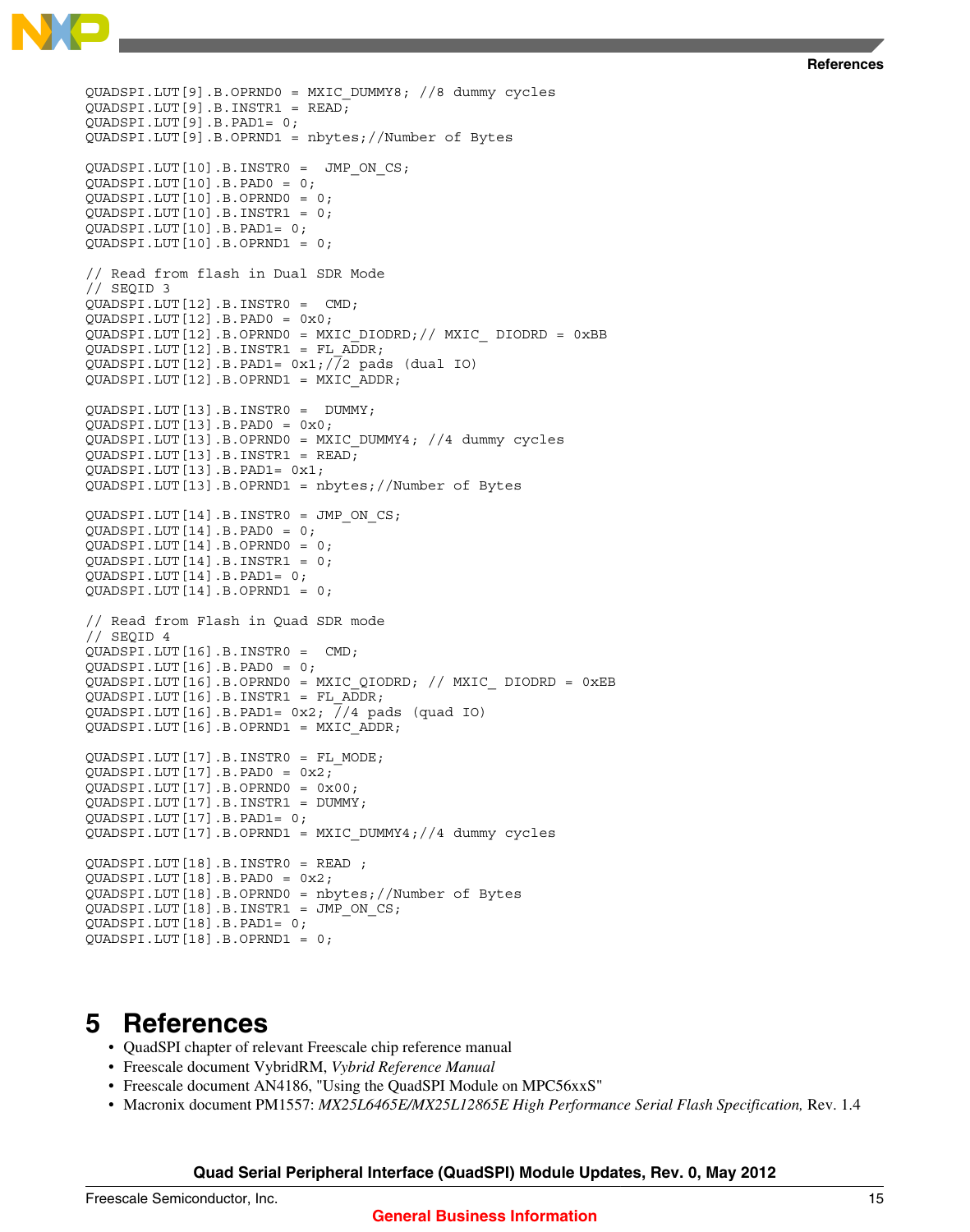<span id="page-15-0"></span>

## **6 Glossary**

Here is a list of terms and definitions used in this document:

| <b>SFM</b>  | Serial Flash Module                   |
|-------------|---------------------------------------|
| LUT         | Look-Up Table                         |
| <b>MCU</b>  | Microcontroller Unit                  |
| <b>MB</b>   | MegaByte = 1024 Bytes                 |
| GB          | $GigaByte = 1024 MB$                  |
| DDR / DTR   | Dual Data Rate / Double Transfer Rate |
| <b>DQS</b>  | Data Strobe                           |
| I/O         | Input / Output                        |
| <b>AHB</b>  | AMBA High-performance Bus             |
| IP          | <b>Intellectual Property</b>          |
| <b>ADDR</b> | Address                               |
| <b>DMA</b>  | <b>Direct Memory Access</b>           |
| <b>RX</b>   | Receive                               |
| <b>TX</b>   | Transmit                              |
| <b>IRQ</b>  | Interrupt Request                     |